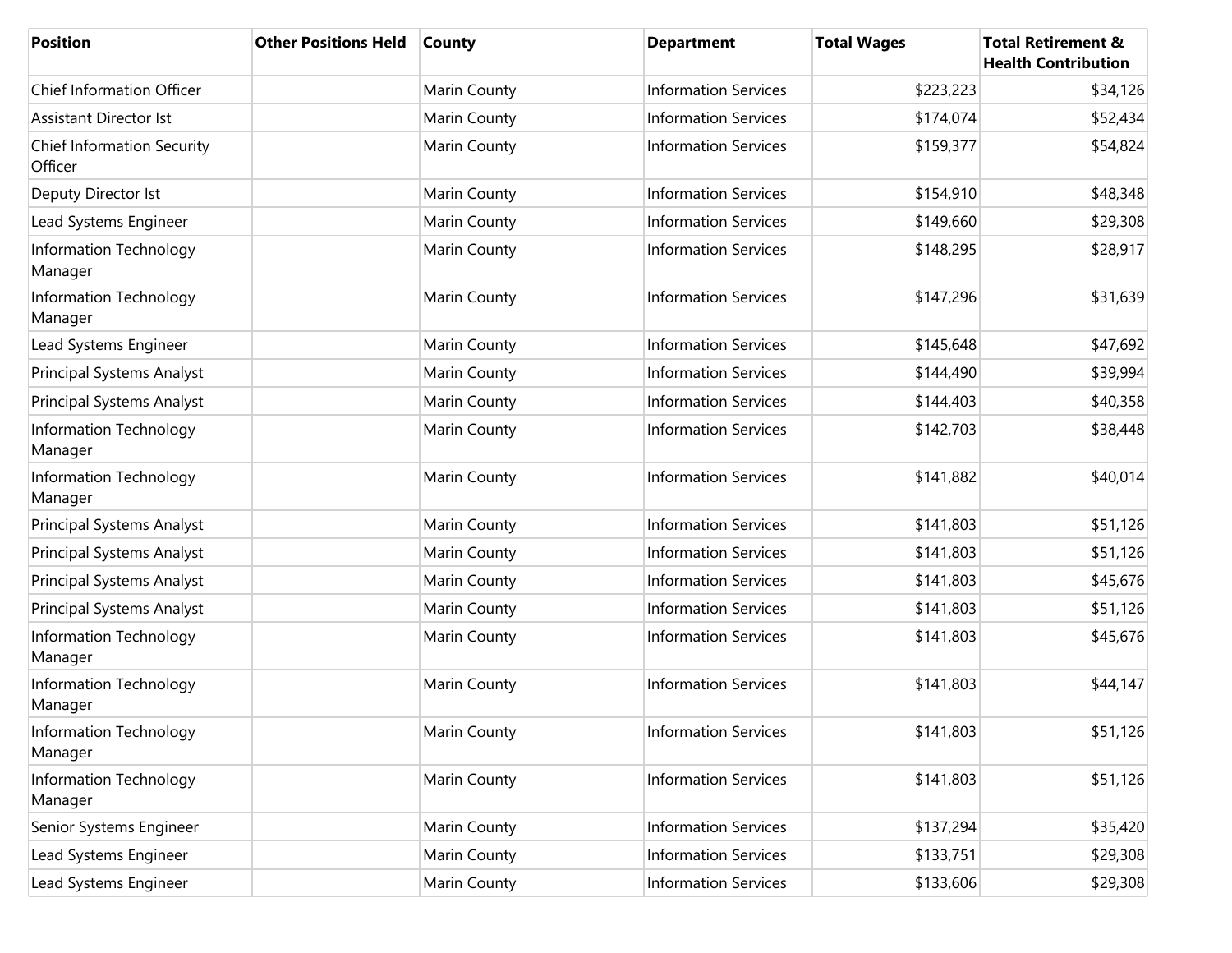| Information Technology<br>Manager | Marin County | <b>Information Services</b> | \$132,582 | \$49,176 |
|-----------------------------------|--------------|-----------------------------|-----------|----------|
| Lead Systems Engineer             | Marin County | <b>Information Services</b> | \$131,568 | \$29,569 |
| Lead Systems Engineer             | Marin County | <b>Information Services</b> | \$130,909 | \$29,308 |
| Lead Systems Engineer             | Marin County | <b>Information Services</b> | \$126,407 | \$47,692 |
| Senior Systems Engineer           | Marin County | <b>Information Services</b> | \$126,206 | \$38,687 |
| Lead Systems Engineer             | Marin County | <b>Information Services</b> | \$125,632 | \$42,242 |
| Senior Systems Engineer           | Marin County | <b>Information Services</b> | \$123,531 | \$27,420 |
| Senior Systems Engineer           | Marin County | <b>Information Services</b> | \$123,087 | \$27,420 |
| Lead Systems Engineer             | Marin County | <b>Information Services</b> | \$122,810 | \$35,780 |
| Senior Systems Engineer           | Marin County | <b>Information Services</b> | \$122,740 | \$26,701 |
| Senior Systems Engineer           | Marin County | <b>Information Services</b> | \$122,467 | \$26,701 |
| Senior Systems Engineer           | Marin County | <b>Information Services</b> | \$122,148 | \$27,420 |
| Advanced Systems Engineer         | Marin County | <b>Information Services</b> | \$121,503 | \$35,589 |
| Senior Systems Engineer           | Marin County | <b>Information Services</b> | \$121,044 | \$35,552 |
| Senior Systems Engineer           | Marin County | <b>Information Services</b> | \$120,473 | \$35,144 |
| Senior Systems Engineer           | Marin County | <b>Information Services</b> | \$119,906 | \$35,180 |
| Senior Systems Engineer           | Marin County | <b>Information Services</b> | \$119,377 | \$34,735 |
| Senior Systems Engineer           | Marin County | <b>Information Services</b> | \$119,286 | \$34,735 |
| Senior Systems Engineer           | Marin County | <b>Information Services</b> | \$119,286 | \$34,735 |
| Senior Systems Engineer           | Marin County | <b>Information Services</b> | \$119,286 | \$27,420 |
| Senior Systems Engineer           | Marin County | <b>Information Services</b> | \$119,279 | \$35,222 |
| Senior Systems Engineer           | Marin County | <b>Information Services</b> | \$119,140 | \$45,867 |
| Senior Systems Engineer           | Marin County | <b>Information Services</b> | \$118,950 | \$35,552 |
| Senior Systems Engineer           | Marin County | <b>Information Services</b> | \$118,527 | \$35,975 |
| Senior Systems Engineer           | Marin County | <b>Information Services</b> | \$117,682 | \$26,736 |
| Senior Systems Engineer           | Marin County | <b>Information Services</b> | \$117,462 | \$45,867 |
| Senior Systems Engineer           | Marin County | <b>Information Services</b> | \$117,416 | \$40,417 |
| Senior Systems Engineer           | Marin County | <b>Information Services</b> | \$117,166 | \$45,867 |
| Senior Systems Engineer           | Marin County | <b>Information Services</b> | \$117,051 | \$40,417 |
| Senior Systems Engineer           | Marin County | <b>Information Services</b> | \$116,775 | \$40,417 |
| Senior Systems Engineer           | Marin County | <b>Information Services</b> | \$116,686 | \$40,417 |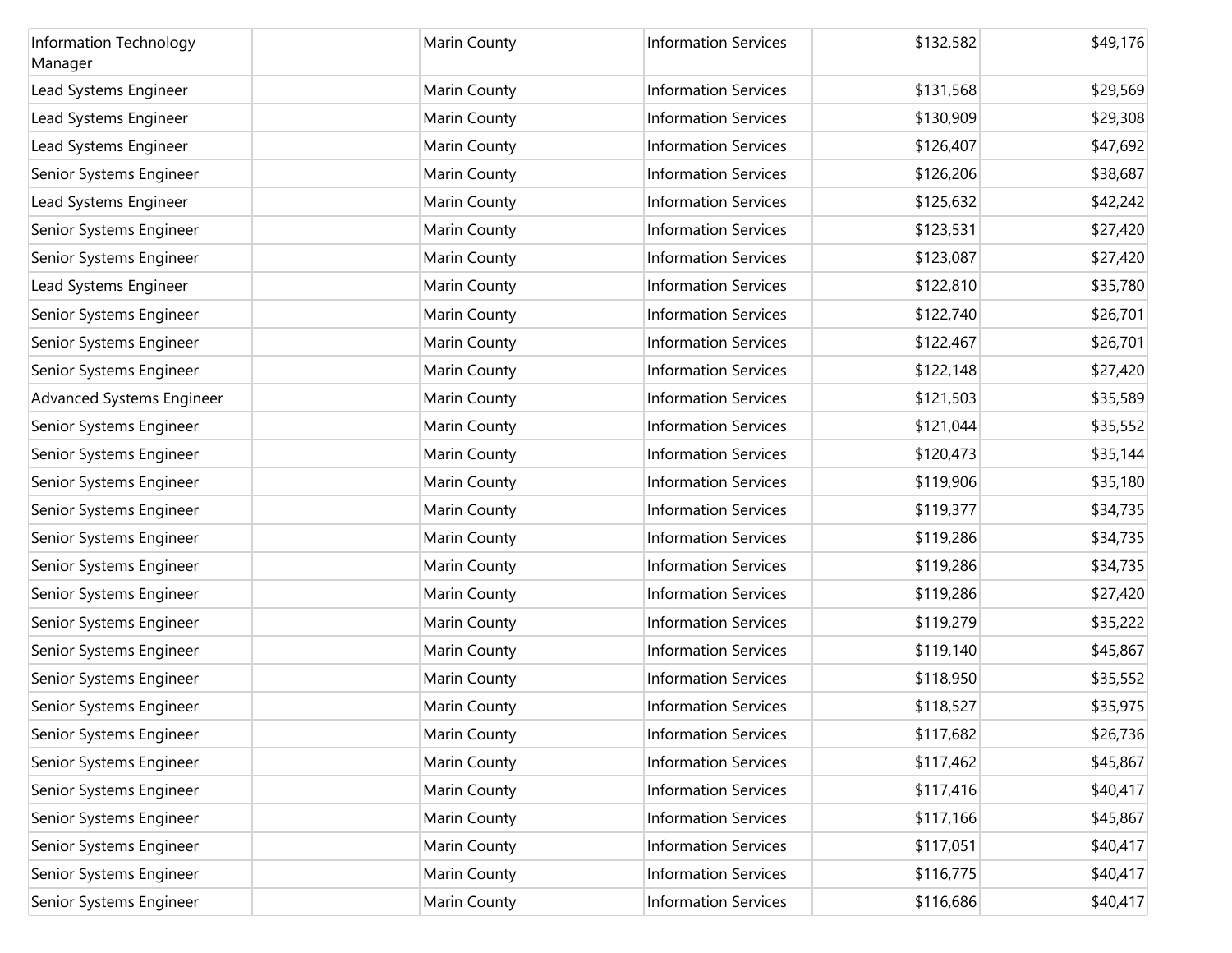| Senior Systems Engineer                      | Marin County | <b>Information Services</b> | \$116,686 | \$40,417 |
|----------------------------------------------|--------------|-----------------------------|-----------|----------|
| Senior Systems Engineer                      | Marin County | <b>Information Services</b> | \$116,686 | \$45,867 |
| Senior Systems Engineer                      | Marin County | <b>Information Services</b> | \$116,686 | \$45,867 |
| Senior Systems Engineer                      | Marin County | <b>Information Services</b> | \$116,686 | \$40,417 |
| Senior Systems Engineer                      | Marin County | <b>Information Services</b> | \$111,413 | \$39,310 |
| Advanced Systems Engineer                    | Marin County | <b>Information Services</b> | \$111,114 | \$33,023 |
| Advanced Systems Engineer                    | Marin County | <b>Information Services</b> | \$110,835 | \$33,783 |
| Senior Systems Engineer                      | Marin County | <b>Information Services</b> | \$110,447 | \$32,268 |
| Advanced Systems Engineer                    | Marin County | <b>Information Services</b> | \$110,184 | \$23,970 |
| Senior Systems Engineer                      | Marin County | <b>Information Services</b> | \$110,141 | \$30,400 |
| Advanced Systems Engineer                    | Marin County | <b>Information Services</b> | \$108,514 | \$44,155 |
| Advanced Systems Engineer                    | Marin County | <b>Information Services</b> | \$106,212 | \$31,081 |
| Senior Systems Engineer                      | Marin County | <b>Information Services</b> | \$105,779 | \$38,130 |
| Advanced Systems Engineer                    | Marin County | <b>Information Services</b> | \$102,267 | \$31,168 |
| Senior Systems Engineer                      | Marin County | <b>Information Services</b> | \$102,128 | \$37,358 |
| Systems Engineer                             | Marin County | <b>Information Services</b> | \$99,898  | \$30,158 |
| Systems Engineer                             | Marin County | <b>Information Services</b> | \$99,898  | \$30,674 |
| Systems Engineer                             | Marin County | <b>Information Services</b> | \$98,980  | \$30,475 |
| Systems Engineer                             | Marin County | <b>Information Services</b> | \$98,359  | \$32,694 |
| Advanced Systems Engineer                    | Marin County | <b>Information Services</b> | \$98,179  | \$30,304 |
| Systems Engineer                             | Marin County | <b>Information Services</b> | \$97,542  | \$36,356 |
| Chief Assistant Director Of Ist              | Marin County | <b>Information Services</b> | \$92,331  | \$29,376 |
| <b>Administrative Services</b><br>Associate  | Marin County | <b>Information Services</b> | \$90,075  | \$28,932 |
| Systems Engineer                             | Marin County | <b>Information Services</b> | \$89,771  | \$28,242 |
| Senior Programmer Analyst                    | Marin County | <b>Information Services</b> | \$86,989  | \$21,736 |
| Administrative Services Officer              | Marin County | <b>Information Services</b> | \$86,074  | \$28,122 |
| Systems Engineer                             | Marin County | <b>Information Services</b> | \$83,407  | \$28,280 |
| Advanced Systems Engineer                    | Marin County | <b>Information Services</b> | \$76,805  | \$33,212 |
| <b>Administrative Services</b><br>Technician | Marin County | <b>Information Services</b> | \$73,652  | \$25,178 |